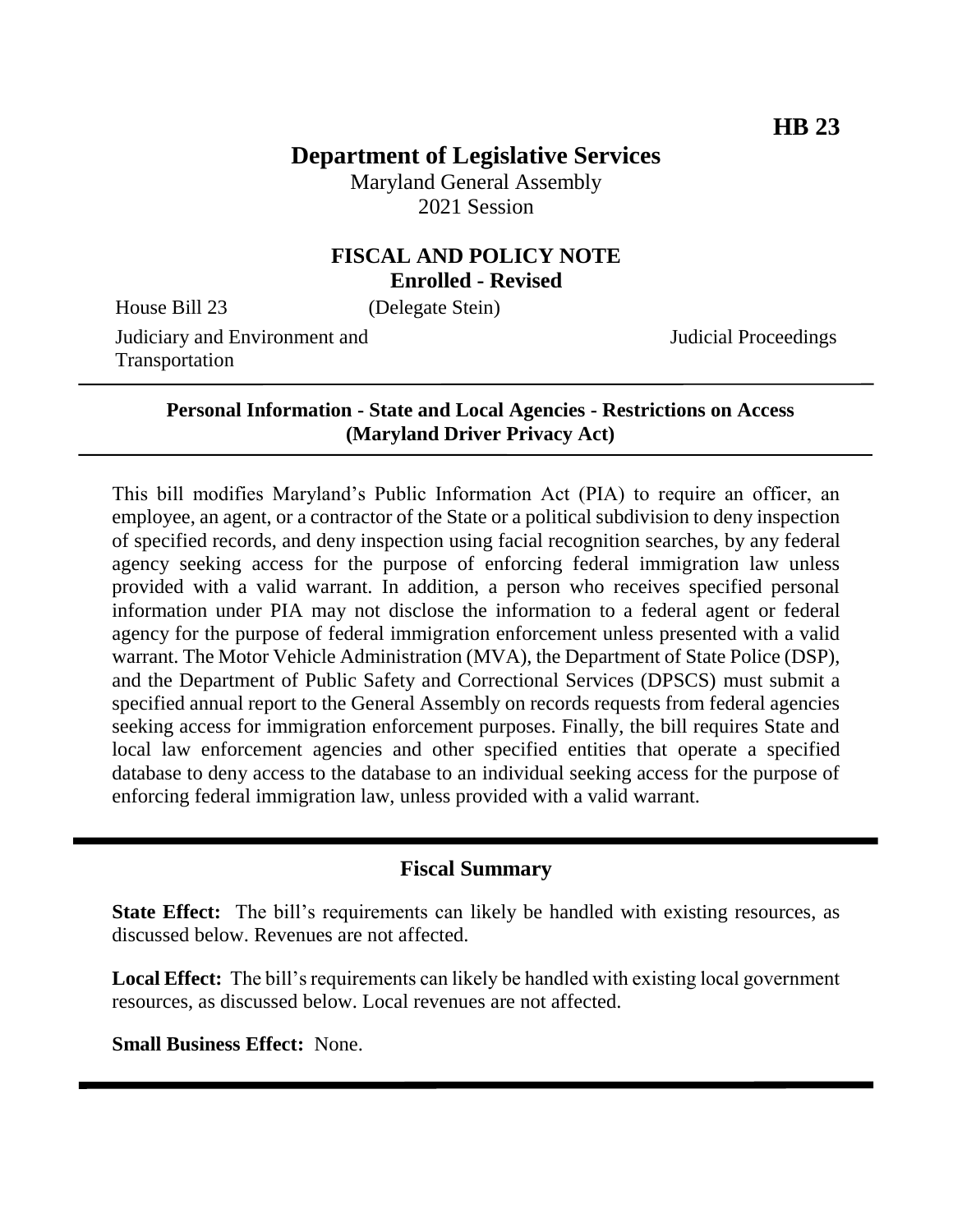# **Analysis**

#### **Bill Summary:**

### *Required Denial of Specified Records and Searches under the Public Information Act*

Notwithstanding any other provision of PIA, an officer, employee, agent, or contractor of the State or a political subdivision must deny inspection of a part of a public record that contains personal information or a photograph of an individual by any federal agency seeking access for the purpose of enforcing federal immigration law unless provided with a valid warrant.

In addition, an officer, employee, agent, or contractor of the State or a political subdivision must deny inspection using a facial recognition search of a digital photographic image or actual stored data of a digital photographic image by any federal agency seeking access for the purposes of enforcing federal immigration law unless provided with a valid warrant. "Facial recognition," as defined under the bill, means a biometric software application that identifies or verifies a person by comparing and analyzing patterns based on a person's facial contours.

### *Mandatory Reporting on Records and Search Requests*

By June 1, 2023, and annually thereafter, MVA, DSP, and DPSCS must submit a report to the General Assembly on PIA requests from federal agencies seeking access to personal information, a photograph of an individual, or a facial recognition search for the purpose of federal immigration enforcement, whether or not the request was initiated through a State or local law enforcement agency. The report must include specified information relating to the number of requests received, the number of facial recognition searches completed, and the number of individuals whose personal information or photograph was provided to a federal agency.

### *Requirements for Databases Operated by Law Enforcement Agencies*

The bill sets forth various requirements for databases operated by State and local law enforcement agencies. "Database," as defined under the bill, means any database operated by State and local law enforcement agencies, including databases maintained for a law enforcement agency by a private vendor. "Database" does not include a registry operated under Title 11, Subtitle 7 (State Sex Offender Registration) of the Criminal Procedure Article. "Law enforcement agency" is defined as a federal, State, or local agency authorized to enforcement criminal laws. "Law enforcement agency" includes DPSCS.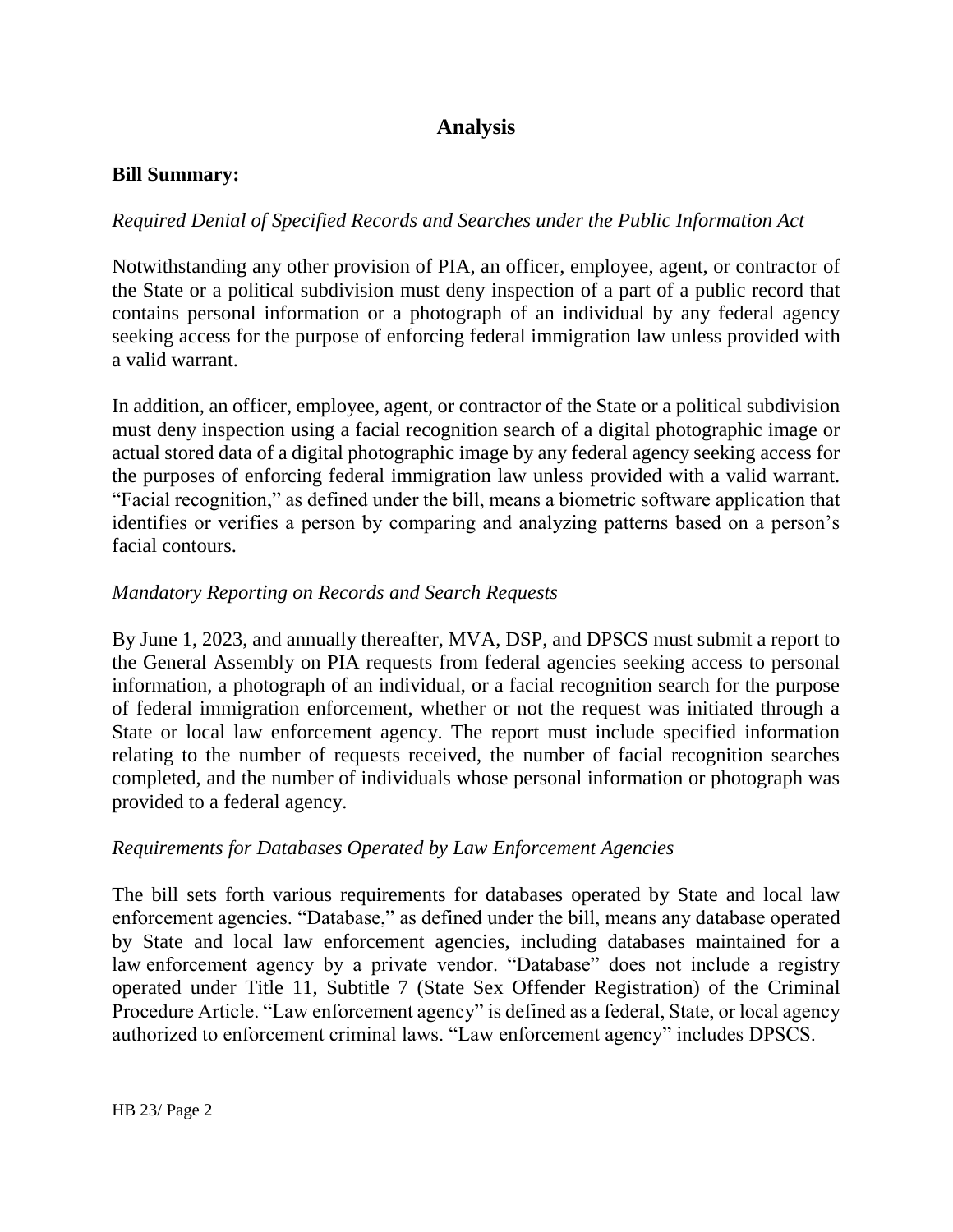An entity operating such a database must deny access to the database to any individual who is seeking access for the purpose of enforcing federal immigration law, unless the individual presents a valid warrant issued by a federal court or a court of the State. In addition, the entity must require an individual accessing the database to provide (1) the individual's name and contact information and (2) unless the individual presents a valid warrant, a statement, under penalty of perjury, that the individual is not accessing the database for the purpose of enforcing federal immigration law.

**Current Law:** Under PIA, a custodian of a public record must deny inspection of a public record or any part of a public record if (1) the public record is privileged or confidential by law or (2) the inspection would be contrary to a State statute, a federal statute or regulation, the Maryland Rules, or an order of a court of record. PIA also requires denial of inspection for personal and confidential records, including, for example, hospital and medical records, financial records, certain police and related criminal records, and licensing records.

### *Motor Vehicle Administration Records*

Except under specified circumstances, such as when required to disclose information under federal law, a custodian may not knowingly disclose a public record of the Motor Vehicle Administration that contains personal information. With respect to requests for an individual motor vehicle record, an individual may not disclose personal information without written consent from the person in interest. In addition, a custodian may not disclose personal information for surveys, marketing, and solicitations without written consent from the person in interest. The person in interest may withdraw consent to disclose personal information at any time by notifying the custodian.

However, a custodian must disclose personal information for various purposes, including for use by a federal, state, or local government, including a law enforcement agency, or a court in carrying out its functions. It must also disclose personal information for use in connection with a civil, administrative, arbitral, or criminal proceeding in a federal, state, or local court, as specified.

"Personal information," means information that identifies an individual, including an individual's name, address, driver's license or other identification number, medical or disability information, photograph or computer-generated image, Social Security number, and telephone number. "Person in interest," as it applies to PIA, means (1) a person or governmental unit that is the subject of a public record or a designee of the person or governmental unit; (2) if the person has a legal disability, the parent or legal representative of the person; or (3) as to requests for correction of certificates of death under State law, the spouse, adult child, parent, adult sibling, grandparent, or guardian of the person of the deceased, as specified.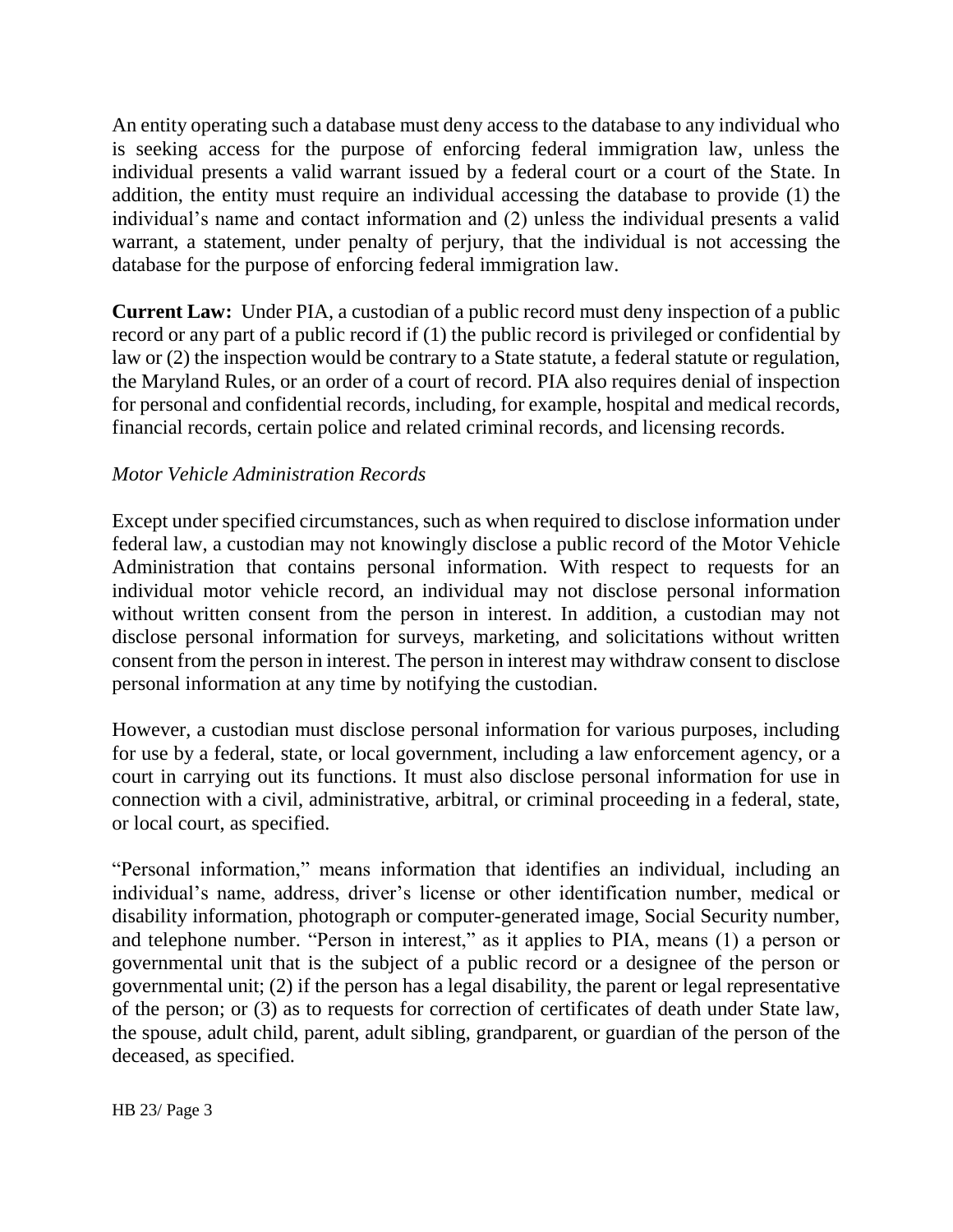#### *Procedure for Denial*

A custodian who denies inspection of a public record must, within 10 working days, provide a written statement to the applicant that gives (1) the reason for denial; (2) if denying a part of a record on a discretionary basis, a brief explanation of why the denial is necessary and why redacting information would not address the reasons for the denial; (3) the legal authority for the denial; (4) a brief description of the undisclosed record (without disclosing the protected information); and (5) notice of the available statutory remedies.

**State/Local Fiscal Effect:** The bill specifies various requirements and restrictions that apply to databases operated by State and local law enforcement agencies, including DPSCS. DPSCS can likely make necessary modifications to the criminal justice databases administered by the department with existing budgeted resources. According to DPSCS, individuals currently must register and be issued a user identification in order to access systems hosted by the department; the department collects basic identifying information from individuals when they register. While the department will likely need to make system modifications in order to require users to provide specified statements when accessing databases hosted by the department, as required under the bill, this can likely be accomplished with existing resources.

The bill is not otherwise expected to directly affect State or local finances. It is assumed that State and local agencies can comply with the bill's PIA requirements with existing resources. In addition, DPSCS, DSP, and MVA advise that they can comply with the bill's annual reporting requirement with existing budgeted resources.

## **Additional Information**

**Prior Introductions:** None.

**Designated Cross File:** SB 234 (Senator Lam, *et al.*) - Judicial Proceedings.

**Information Source(s):** Judiciary (Administrative Office of the Courts); Baltimore City Community College; University System of Maryland; Military Department; Morgan State University; Maryland Department of Health; Department of Juvenile Services; Department of Public Safety and Correctional Services; Department of State Police; Maryland Department of Transportation; Baltimore City; Caroline, Cecil, Howard, Montgomery, and Prince George's counties; City of Bowie; Anne Arundel County Public Schools; Charles County Public Schools; Wicomico County Public Schools; St. Mary's County Public Schools; Talbot County Public Schools; Maryland Association of Counties; Maryland Municipal League; Department of Legislative Services

HB 23/ Page 4